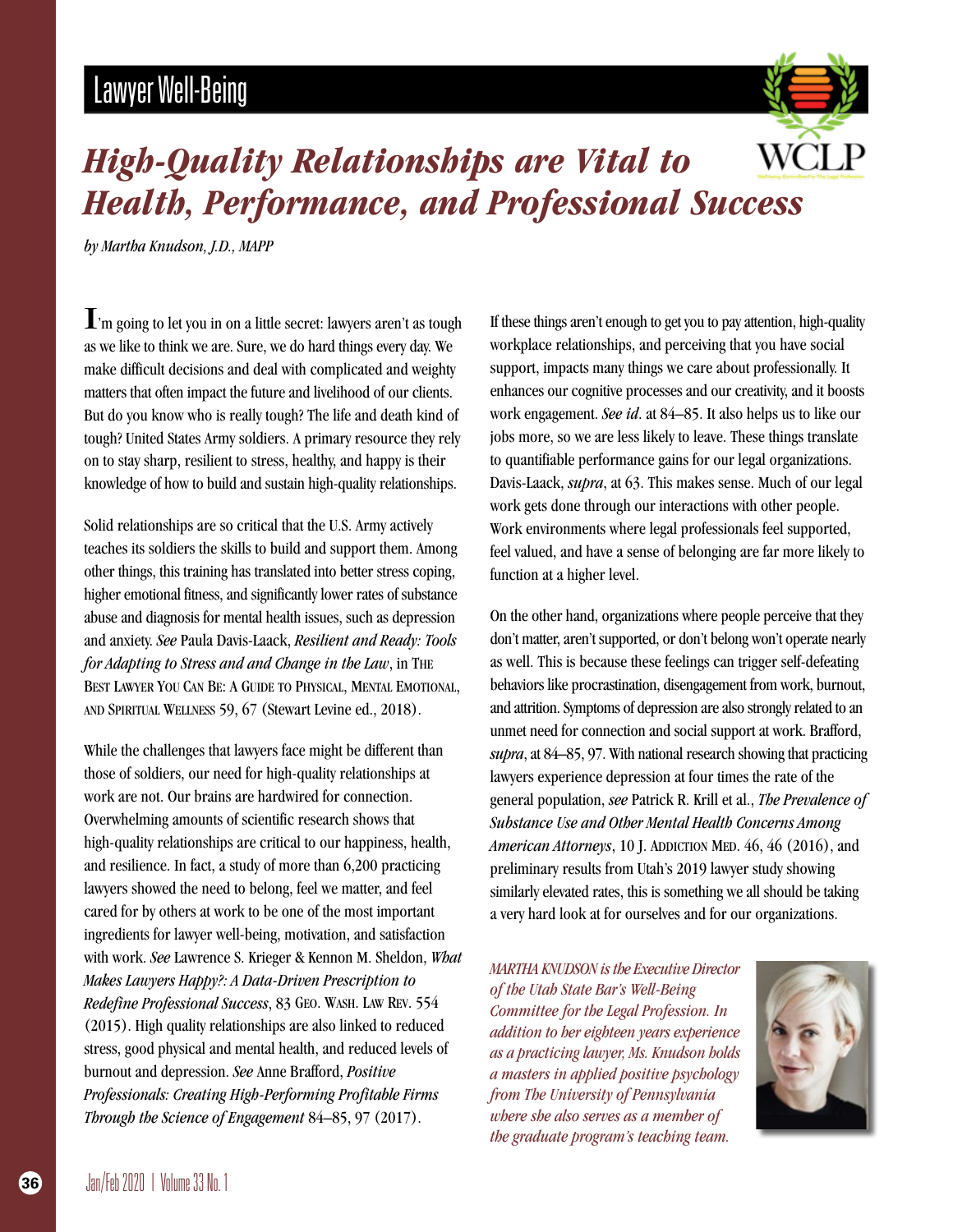#### **Defining High-Quality Relationships**

High-quality relationships at work go a long way toward satisfying our fundamental need for belonging and social connections. Being "high-quality" doesn't mean you and your co-workers need to be "besties" and brush each other's hair. The relationships we're talking about don't have to be deeply personal, just "high-quality." This means that they are characterized by four important things: (1) they are empowering; (2) they provide you with a sense of trust;  $(3)$  they are respectful; and  $(4)$  they allow you to be your authentic self. *See* Davis-Laack, *supra*, at 63.

#### **Building High-Quality Connections**

High-quality relationships start with high-quality connections (HQCs). These are relationship building blocks. Some of the positive behaviors of HQCs are overt and obvious. But others are very subtle, including the many micro-moments of interaction we have with others as we go about our work every day. *See*  Brafford, *supra*, at 85–87.

Humans (yes, that includes lawyers) are sensitive creatures. Without even knowing what we're doing, we're constantly scanning for social cues on whether we belong and are valued. Surprisingly, most of the cues we pick up on are non-verbal. Research tells us that when we interpret a message only 7% of it comes from the words being spoken, 50% of it comes from body language, and 38% is from tone of voice. This means that small behaviors like eye contact, body posture, facial expressions, and tone of voice can convey far more about whether one is valued and belongs than the words coming out of our mouths. *See id*. at 91. If our micro-moments of interaction are positive and filled with genuine warmth and openness, they send a message of respect, trust, and encouragement that can be energizing and help us to enjoy our work and do it well. If they aren't, even unintentionally, they can leave us feeling on edge, disengaged, and like we don't belong.

Here's an example from my own experience. Years ago, something frustrating happened with one of my cases. It's been so long I can't remember the details. What I do remember is venting about it to my legal assistant. Nothing about the situation had anything to do with her, but I needed to rant, and she was available. As I was carrying on about whatever it was that had sent me off the rails, she burst into tears. I was so confused. Why was she crying? It turns out that to her, my angry tone and body language were communicating that I thought everything was her fault and that she wasn't cutting it. This couldn't have been further from the truth. She was awesome. My life and practice didn't function without her. I thought I was just venting to someone I trusted. But she read the situation quite differently.

Thankfully, because she was visibly upset, we were able to quickly get to the bottom of it. I reassured her that my freak out had zero to do with her and apologized profusely for my behavior. But, had she been more stoic during that exchange, she might have walked away feeling unvalued, unappreciated, and like she didn't belong. She would also have been more likely to interpret future messages as confirming this belief. And, if she had carried this belief over time, research tells us it would have likely negatively impacted her productivity, attendance, and commitment to working for me. Me? I would have been none the wiser. Left scratching my head about what happened to my awesome assistant and why she didn't want to work with me any longer.

This was a powerful lesson for me on how important it is to slow down and consider how I'm coming across to those with whom I work. Frankly, this is something we should all stop and consider. Are we seeing our colleagues and co-workers as people first and not just a means to get our work done? Are we inadvertently communicating things we don't intend? Could our behavior be negatively impacting the well-being of others? And, can we make even small changes during our micro-moments of interaction to actually support the well-being of those we work with?

### CLIFFORD J. PAYNE **MEDIATION & ARBITRATION**



To schedule,

please contact

Heather at

(801) 849-8900 or

adr@burtpayne.com

- Over 30 years of experience resolving a wide variety of cases.
- Focused analysis and practical approach to address the issues.

B|P BURT & PAYNE, P.C. 7090 S. Union Park Ave., Ste. 450 Midvale, Utah 84047